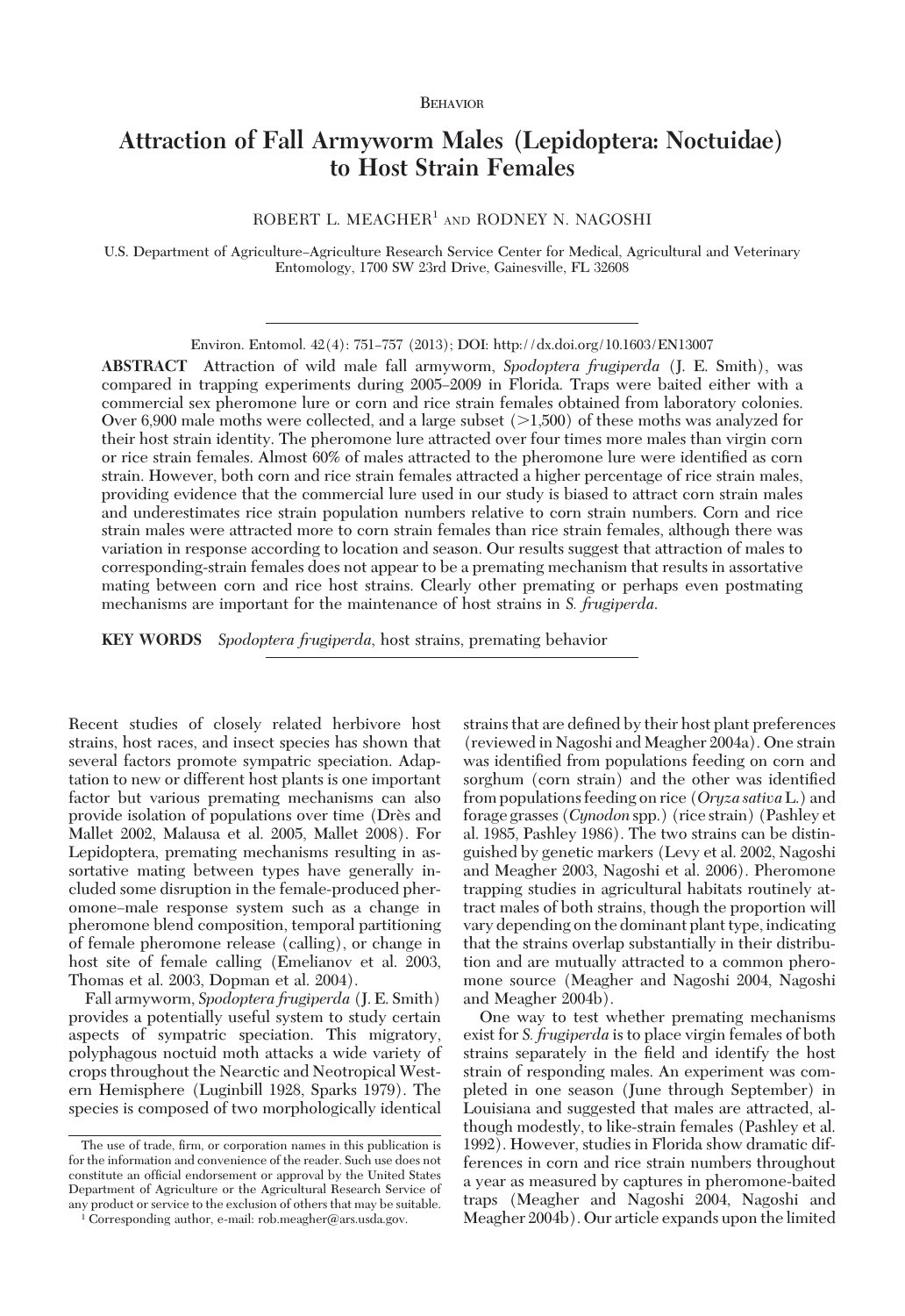field research to date by comparing wild male attraction to colony females and to a commercial pheromone lure across different seasons and in different locations in Florida.

## **Materials and Methods**

**Field Sites.** Moths were collected at two sites in northern Florida and two sites in southern Florida (Table 1). One site in northern Florida (Alachua Co.) was the University of Florida Dairy Research Unit, Hague. The research dairy and surrounding farm comprise 344 ha and has continuous production of field corn for silage from March through October. During 2005, traps were placed in September and October; in 2007, traps were placed in October (Table 1). The second site was a 400-ha commercial peanut field near Williston in Levy Co. During 2009, traps were placed at various dates between July and August.

The Miami–Dade Co. site near Homestead in southern Florida was an area of fresh market sweet corn produced from October to March. After harvest (April to June), fields are planted with sorghum-sudangrass [*Sorghum bicolor x S. bicolor* variety *sudanense* (Piper) Stapf.] (SSG) cover crop that is an excellent host for fall armyworm (Meagher et al. 2004). In the fall season of 2005, traps were placed from November to January 2006. Sampling during summer 2006 in the SSG fields showed large larval populations of fall armyworm, therefore, traps were placed in June. An unusual seasonal planting of sweet corn was sampled in June 2007, while a normal seasonal planting was sampled in November 2007. The second southern Florida site was in western Palm Beach Co. at the University of Florida Everglades Research and Education Center (EREC) in Belle Glade. This center contains experimental plots of sweet corn, sugarcane, rice, vegetables, and turfgrass. Traps in 2007 were placed next to sweet corn plots in May and November.

**Host Strain Females.** Females for these tests were from several sources and were confirmed to carry the mitochondrial marker of either corn or rice strain (Meagher and Gallo–Meagher 2003, Nagoshi and Meagher 2003). All colonies (except CS-Lab) originated from laboratory pair matings of field-collected larvae that, unless otherwise stated, completed development on and were subsequently reared on pinto bean diet (Guy et al. 1985, Stuhl et al. 2008).

The Hague-September 2005 and Hague-October 2005 trials used two corn strain (CS) and two rice strain (RS) colonies (Table 1). CS-Lab larvae were from a laboratory colony reared on artificial diet that originated from individuals received from U.S. Department of Agriculture-Agriculture Research Service, Tifton, GA. This colony had been in the laboratory for several years and had introductions of field material before we received individuals. CS-JS (generation at first testing was  $F_3$ ) females were from a merged colony collected from sweet corn in Miami-Dade Co. from two different sites in October and November 2004. Larvae from the two colonies were merged in February 2005 to form the CS-JS colony.

| Location                   | Coordinates                      | Sampling dates                         | Colonies used                  | Host plants                                     |
|----------------------------|----------------------------------|----------------------------------------|--------------------------------|-------------------------------------------------|
| Northern Florida           |                                  |                                        |                                |                                                 |
| UF-DRU, Hague, Alachua Co. | 29° 47.123' N, 82° 25.050' W     | 13, 26, 28 Sept. 2005                  | CS-Lab, CS-JS; RS-Ona03, RS-MS | Field corn                                      |
| (Hague-Sept. 2005)         |                                  |                                        |                                |                                                 |
| UF-DRU, Hague (Hague-Oct.  | 29° 47.123' N, 82° 25.050' W     | 5, 12, 20 Oct. 2005; 9-11 Oct. 2007    | CS-Lab, CS-JS; RS-Ona03, RS-MS | Field corn                                      |
| 2005)                      |                                  |                                        |                                |                                                 |
| Williston (Levy Co.)       | 29° 20.469' N, 82° 34.152' W     | $9 \mathrm{Jy}$ -20 Aug. 2009          | CS-DRU: RS-Ona05               | Mostly peanuts but large areas of pasture grass |
| (Williston 2009)           |                                  |                                        |                                |                                                 |
| Southern Florida           |                                  |                                        |                                |                                                 |
| Homestead, Miami-Dade      | 25° 27.994' N, 80° 24.233' W     | 16, 29 Nov., 6 Dec. 2005; 16 Jan. 2006 | CS-JS: RS-Ona03                | Sweet corn                                      |
| Co. (Homestead 2005)       |                                  |                                        |                                |                                                 |
| Homestead and UF-EREC      | 25° 27.994' N, 80° 24.233' W and | Homestead: 27-28 June 2006, 19-20      | 2006: CS-JS; RS-MS             | Homestead: sorghum-sudangrass and sweet         |
| Belle Glade, Palm Beach    | 26° 40.067' N, 80° 37.911' W     | June 2007; Belle Clade 29-30 May       | 2007: CS-Hague; RS-MS          | com; Belle Glade mixed                          |
| Co. (south Florida spring) |                                  | 2007                                   |                                |                                                 |
| Homestead and UF-EREC,     | 25° 27.994' N, 80° 24.233' W and | Homestead: 19-20 Nov. 2007: Belle      | CS-Hague; RS-MS, RS-Ona05      | Homestead: sweet corn: Belle Glade mixed        |
| Belle Glade (south Florida | 26° 40.067' N, 80° 37.911' W     | Glade 12-13 Nov. 2007                  |                                |                                                 |
| fall)                      | 26° 40.067' N, 80° 37.911' W     |                                        |                                |                                                 |
|                            |                                  |                                        |                                |                                                 |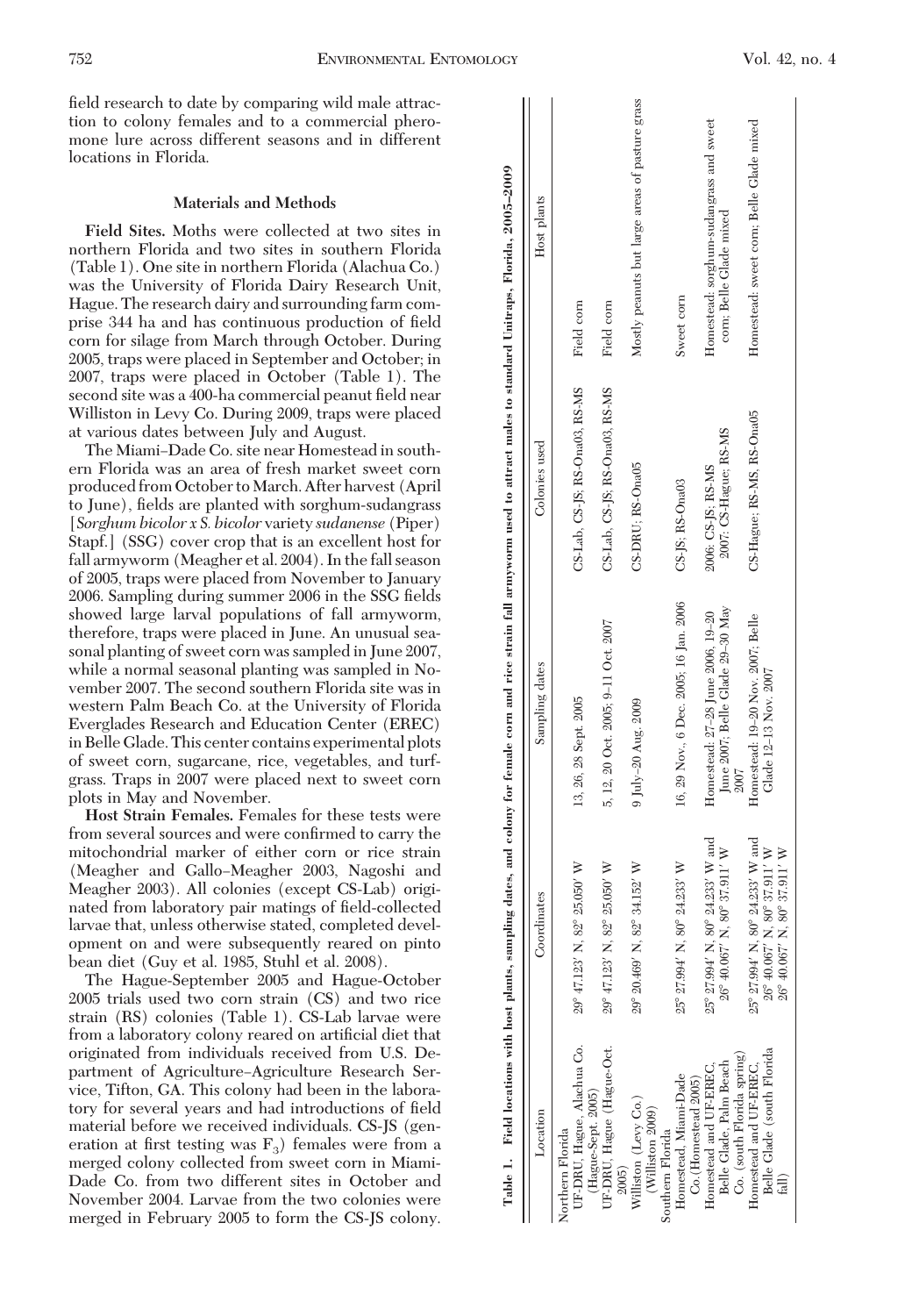RS-Ona03  $(F_{12})$  females were from individuals collected from various forage grasses at the Range Cattle Research and Extension Center, Ona, Hardee Co., FL in May 2003. This colony was originally reared on both grasses [Bermuda grass, *Cynodon dactylon* (L.) Pers. and stargrass, *C. nlemfuensis* Vanderyst variety *nlemfuensis* 'Florona' and on pinto bean diet. The grass and pinto bean diet cultures were merged in May 2004 and became the RS-Ona03 colony. RS-MS  $(F_8)$  larvae were fromindividuals collected from Bermuda grassin Washington Co., MS, in August 2004. The colony was developed from parents carrying both the mitochondrial and genomic marker for rice strain (Nagoshi and Meagher 2003). The Williston 2009 trials used CS-DRU ( $F_{9-11}$ ), which was derived from individuals collected from field corn at Hague in May 2008. RS-Ona05 ( $F_{56-58}$ ) was an extension of the RS-Ona03 colony but with additional material collected from pasture grasses in 2004 and 2005. The Homestead fall and winter 2005–2006 trials used CS-JS  $(F_{4-6})$  and RS-Ona03 ( $\mathrm{F_{14-16}}$ ). The Homestead summer 2006 trial used CS-JS  $(F_{11})$  and RS-MS  $(F_{15})$ . The Homestead and Belle Glade summer 2007 trials used CS-Hague  $(F_{20-21})$  and RS-MS  $(F_{25-26})$ . Finally, the Homestead and Belle Glade fall 2007 trials used CS-Hague ( $F_{25-26}$ ) and RS-MS  $(F_{32})$  and RS-Ona05  $(F_{28})$ .

**Trapping.** Male fall armyworm moths were collected using standard plastic Universal moth traps (Unitraps – green top, yellow funnel, white buckets; Great Lakes integrated pest management (IPM), Vestaburg, MI). All traps contained insecticide strips (Hercon Vaportape II containing 10% 2,2-dichlorovinyl dimethyl phosphate, Hercon Environmental Co., Emigsville, PA) to kill moths. Traps were placed on 1.5-m metal poles next to the corn fields and each treatment was at least 30 m apart.

Sex pheromone-baited traps were composed of lures with three components ((*Z*)-9-tetradecen-1-ol acetate, (*Z*)-11-hexadecen-1-ol acetate, and (*Z*)-7-dodecen-1-ol acetate; Scenturion, Suterra, LLC, Bend, OR). Two to 4-d-old virgin corn or rice strain females were placed within a small screen insert that had a piece of cotton with 10% honey/sugar solution in the bottom. This insert holding two females was then placed inside the green top of the Unitraps in the late afternoon or early evening. During a sampling night, two pheromone-baited traps and from three to five corn and rice strain female-baited traps each were placed in the field  $(n = 8-12 \text{ traps})$ . Males were collected the next morning and new females were used for the next night. Trapped moths were separated from other species, counted, and a subset randomly selected for host strain analysis.

**Moth DNA Preparation.**Individual specimens were homogenized in 4 ml of phosphate buffered saline (PBS, 20 mM sodium phosphate, 150 mM NaCl, pH 8.0) in a 15 ml test tube using a tissue homogenizer (PRO Scientific Inc., Oxford, CT). Cells and tissue were pelleted by centrifugation at  $6,000 \times g$  for 5 min. at room temperature. The pellet was resuspended in 800  $\mu$ l cell lysis buffer (0.2 M sucrose, 0.1 M Tris-HCl at pH 8.0, 0.05 M EDTA, and 0.5% sodium dodecyl

sulfate), transferred to a 1.5 or 2.0 ml microcentrifuge tube and incubated at 55°C for 5 min. Proteins were precipitated by the addition of  $100 \mu$  of 8M potassium acetate. The supernatant was transferred to a Zymo-Spin III column (Zymo Research, Orange, CA) and processed according to manufacturer's instructions. The DNA preparation was increased to a final volume of 40  $\mu$ l with distilled water. Each polymerase chain reaction (PCR) reaction required  $1 \mu l$  of the DNA preparation ( $\approx 0.02 \mu$ g).

**Moth PCR Analysis and Cloning. PCR amplification** of the mitochondrial *COI* gene was performed in a 30  $\mu$ l reaction mix containing 3  $\mu$ l 10 $\times$  manufacturer's reaction buffer,  $1 \mu$ l 10 mM dNTP, 0.5  $\mu$ l 20  $\mu$ M primer mix, 1  $\mu$ l DNA template (between 0.05–0.5  $\mu$ g), and 0.5 U *Taq*DNA polymerase (New England Biolabs, Beverly, MA). The thermocycling program was  $94^{\circ}$ C  $(1 \text{ min})$ , followed by 33 cycles of 92 $\degree$ C  $(30 \text{ s})$ , 56 $\degree$ C  $(45 \text{ s})$ s),  $72^{\circ}$ C (45 s), and a final segment of  $72^{\circ}$ C for 3 min. Typically 96 PCR amplifications were performed at the same time using either 0.2 ml tube strips or 96 well microtiter plates. Primers were synthesized by Integrated DNA Technologies (Coralville, IA). AmpliÞcation of the *COI* region used the primer pair *COI-893 F* (5-CACGAGCATATTTTACATCWGCA-3) and *COI-1303R* (5-CAGGATAGTCAGAATATCGACG-3) to produce a 410 bp fragment.

For fragment isolations 6  $\mu$  of 6  $\times$  gel loading buffer was added to each amplification reaction and the entire sample run on a 1.8% agarose horizontal gel containing GelRed (Biotium, Hayward, CA) in 0.5X Trisborate buffer (TBE, 45 mM Tris base, 45 mM boric acid, and 1 mM EDTA pH 8.0). Fragments were visualized on a long-wave ultraviolet light box and cut out from the gel. Fragment isolation was performed using Zymo-Spin I columns (Zymo Research, Orange, CA) according to manufacturer's instructions. The isolated fragments were analyzed by DNA sequencing performed by Northwoods DNA, Inc. (Bemidji, MN) or the University of Florida Interdisciplinary Center for Biotechnology Research (Gainesville, FL). All other DNA sequences were obtained from NCBI Gen-Bank. DNA comparisons, alignments, and restriction site mapping were performed using the DS Gene program (Accelrys, San Diego, CA).

**Statistics.** Low numbers of moths were collected at some sites, therefore data were combined across locations to include: Hague-September 2005, Hague-October 2005, Williston 2009, Homestead 2005, south Florida spring (Homestead SSG 2006, Homestead sweet corn 2007, and Belle Glade sweet corn 2007), and south Florida fall (Homestead fall 2007 and Belle Glade fall 2007) (Table 1). Differences in moths per night among traps were determined using a mixed analysis of variance (ANOVA) test (PROC MIXED, SAS 9.2, SAS Institute 2008) with  $Log_{+1}$  transformed data and means were separated using the Least Square Means Test. Differences between host strain captures were determined using the Exact  $\chi^2$  Test (PROC FREQ, SAS 9.2, SAS Institute 2008).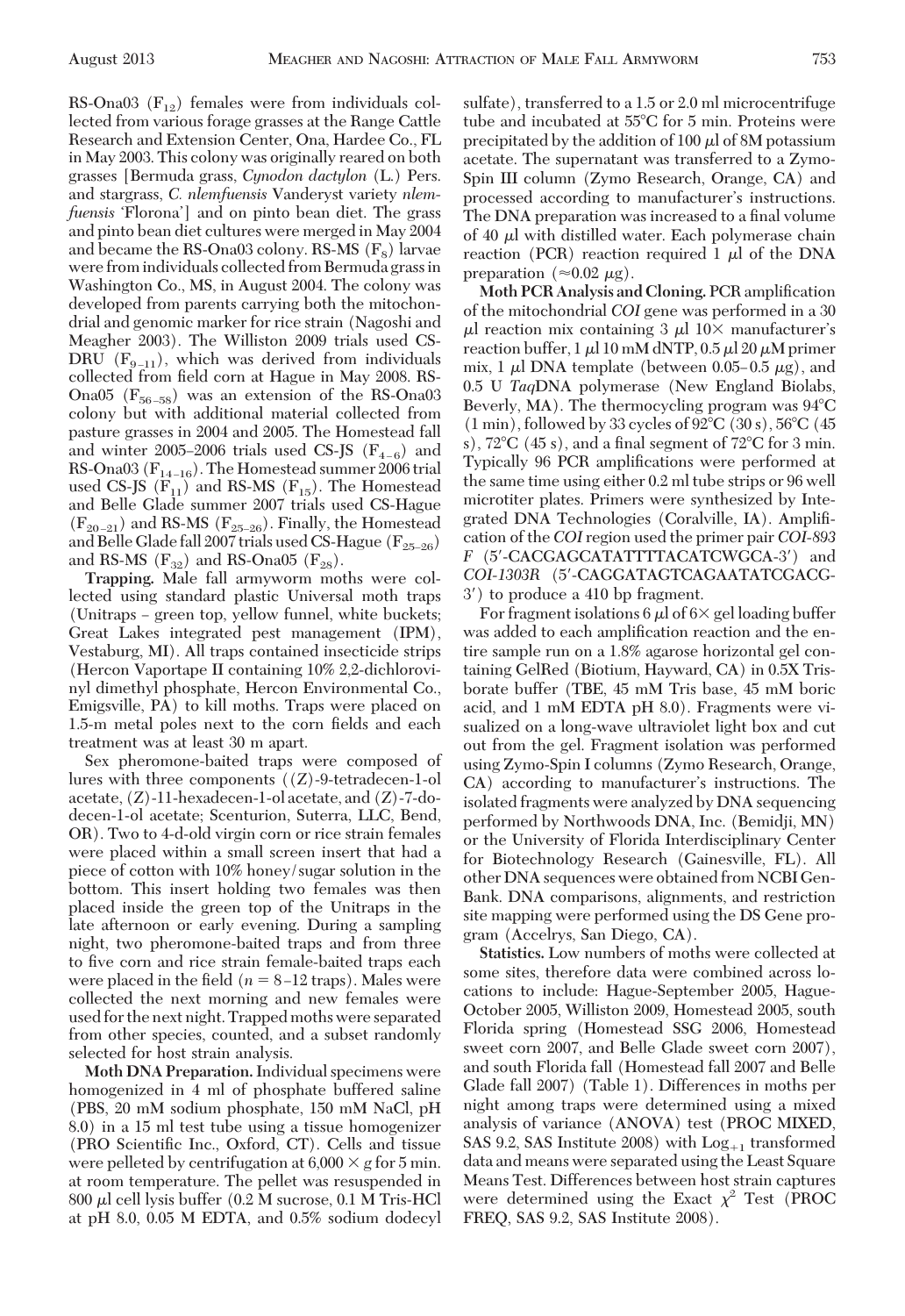| Location             | Lure       | Total<br>collected | No. per<br>trap/night | Total<br>analyzed | No. corn<br>strain males $(\%)$ | No. rice<br>strain males $(\%)$ | $P$ value <sup><math>a</math></sup> |
|----------------------|------------|--------------------|-----------------------|-------------------|---------------------------------|---------------------------------|-------------------------------------|
| Hague-Sept. 2005     | CS-females | 365                | $16.2 \pm 3.4$        | 129               | 41(31.8)                        | 88 (68.2)                       | < 0.0001                            |
|                      | RS-females | 88                 | $2.6 \pm 1.3c$        | 65                | 3(4.6)                          | 62(95.4)                        | < 0.0001                            |
|                      | Pheromone  | 2,009              | $59.9 \pm 11.0a$      | 125               | 55(44.0)                        | 70(56.0)                        | 0.2103                              |
| Hague-Oct. 2005      | CS-females | 100                | $5.3 \pm 2.0$         | 81                | 36(44.4)                        | 45(55.6)                        | 0.3742                              |
|                      | RS-females | 55                 | $2.0 \pm 0.7$ b       | 46                | 19(41.3)                        | 27(58.7)                        | 0.3020                              |
|                      | Pheromone  | 406                | $24.8 \pm 5.9a$       | 128               | 88 (68.75)                      | 40(31.25)                       | < 0.0001                            |
| Homestead 2005       | CS-females | 178                | $14.8 \pm 3.9a$       | 150               | 30(20.0)                        | 120(80.0)                       | < 0.0001                            |
|                      | RS-females | 49                 | $4.1 \pm 1.5$ b       | 56                | 2(3.6)                          | 54 (96.4)                       | < 0.0001                            |
|                      | Pheromone  | 136                | $12.4 \pm 2.7a$       | 118               | 54 (45.7)                       | 64 (54.2)                       | 0.4075                              |
| South Florida-spring | CS-females | 128                | $6.4 \pm 2.3$         | 48                | 26(54.2)                        | 22(45.8)                        | 0.6655                              |
|                      | RS-females | 97                 | $4.9 \pm 1.7$ b       | 85                | 35(41.2)                        | 50(58.8)                        | 0.1284                              |
|                      | Pheromone  | 568                | $71.0 \pm 12.4a$      | 112               | 87 (77.7)                       | 25(22.3)                        | < 0.0001                            |
| Combined             | CS-females | 771                | $10.1 \pm 1.5b$       | 408               | 133(32.6)                       | 275 (67.4)                      | < 0.0001                            |
|                      | RS-females | 289                | $3.4 \pm 0.7c$        | 252               | 59 (23.4)                       | 193 (76.6)                      | < 0.0001                            |
|                      | Pheromone  | 3,119              | $40.0 \pm 5.3a$       | 483               | 284 (58.8)                      | 199(41.2)                       | < 0.0001                            |
| South Florida-fall   | CS-females | 125                | $6.9 \pm 3.6a$        | 37                | 7(18.9)                         | 30(81.1)                        | < 0.0001                            |
|                      | RS-females | 111                | $9.3 \pm 3.7a$        | 33                | 7(21.2)                         | 26 (78.8)                       | 0.0013                              |
|                      | Pheromone  | 15                 | $3.8 \pm 0.5a$        |                   |                                 |                                 |                                     |
| Williston 2009       | CS-females | 2,160              | $179.8 \pm 49.1a$     | 225               | 149 (66.2)                      | 76 (33.8)                       | < 0.0001                            |
|                      | RS-females |                    |                       |                   |                                 |                                 |                                     |
|                      | Pheromone  | 336                | $38.8 \pm 16.1b$      | 118               | 92(78.0)                        | 26(22.0)                        | < 0.0001                            |

**Table 2. Number per trap per night (mean SEM), and host strain of male fall armyworm moths attracted to a commercial pheromone lure, corn strain (CS) females, or rice strain (RS) females in several locations in Florida**

*a* Probability that the percentage of corn or rice strain is significantly different from 50% (Exact  $\chi^2$  Test).

 $b$  Means within a location followed by the same letter are not significantly different at  $\alpha = 0.05$  (Least Square Means Test); "combined" does not include numbers from south Florida fall or Williston 2009.

#### **Results**

**Moths per Trap.** Over 6,900 male moths were captured in trials conducted in Florida during a 5-yr period. In the four trials where comparisons were made among the three lure types, the 3-component pheromone lure on average captured four times more males than laboratory-reared corn strain females,which attracted almost three times as many moths as rice strain females (Table 2). Variation in trap capture was high, as female-baited traps attracted from 0 to 505 males per night.

**Host Strain of Captured Males.** The host strain of over 1,100 male fall armyworm moths was determined in four locations that compared pheromone-baited-, corn strain female baited-, and rice strain femalebaited traps. Pheromone-baited traps at Hague attracted an equal percentage of corn and rice strain males in the September samples  $(P = 0.2103)$ , but by October, significantly more corn strain males were collected  $(P < 0.0001)$  (Table 2). Corn strain females attracted a lower percentage of corn strain males in September, but attracted an equal percentage of both strains in the October samples. Rice strain females attracted an even lower percentage of corn strain males in September, but this percentage increased to over 40% corn strain males in the October collections that were similar to the percentage of rice strain males collected.

An equal percentage of both strains were found in samples from pheromone-baited traps at the Homestead site from November 2005 to January 2006 (*P* 0.4075; Table 2). However, only 20 and 3.6% of males collected in female corn strain- and rice strain-baited traps were corn strain males, respectively. In 2006 and 2007, samples from Homestead (SSG and sweet corn) and Belle Glade (sweet corn and other crops) were combined for the May-June (spring) collections. Traps baited with pheromone attracted a higher percentage of corn strain males, but equal numbers of both strains when traps were baited with females. When the results were combined across the four trials, almost 59% of the 483 males attracted to the pheromone lure were identified as corn strain. Both corn and rice strain females attracted a higher percentage of rice strain males than corn strain males (Table 2).

Two sites had pair-wise comparisons between corn and rice strain female baited-traps (south Florida fall,  $n = 70$ ) and between corn strain female- and pheromone-baited traps (Williston 2009,  $n = 343$ ). The south Florida fall locations showed that females only attracted  ${\approx}20\%$  corn strain males (Table 2). At the Williston 2009 site, males attracted to the pheromone traps in late summer were predominantly corn strain (Table 2). Corn strain females also attracted more corn strain than rice strain males. Even though rice strain females were placed in traps, they attracted  $\leq 40$ males throughout the sampling effort. Unfortunately strain identification of these males was not possible because the samples were lost.

**Selection of Same-Strain Females.** Another way to look at the results is to determine the destination of corn strain and rice strain males to female-baited traps. The data were combined for all sites except Williston 2009. For corn strain males, 140 of 206 or 68% were caught in traps baited with corn strain females (Fig. 1a). Over 80% of the corn strain males were caught in these traps in the Hague-September 2005, Hague-October 2005, and Homestead 2005 trials, while corn strain males in south Florida spring and south Florida fall failed to respond significantly to corn strain females. Rice strain males also favored corn strain females  $(58.2\%, n = 524)$ , but at a lower percentage. In fact, rice strain males responded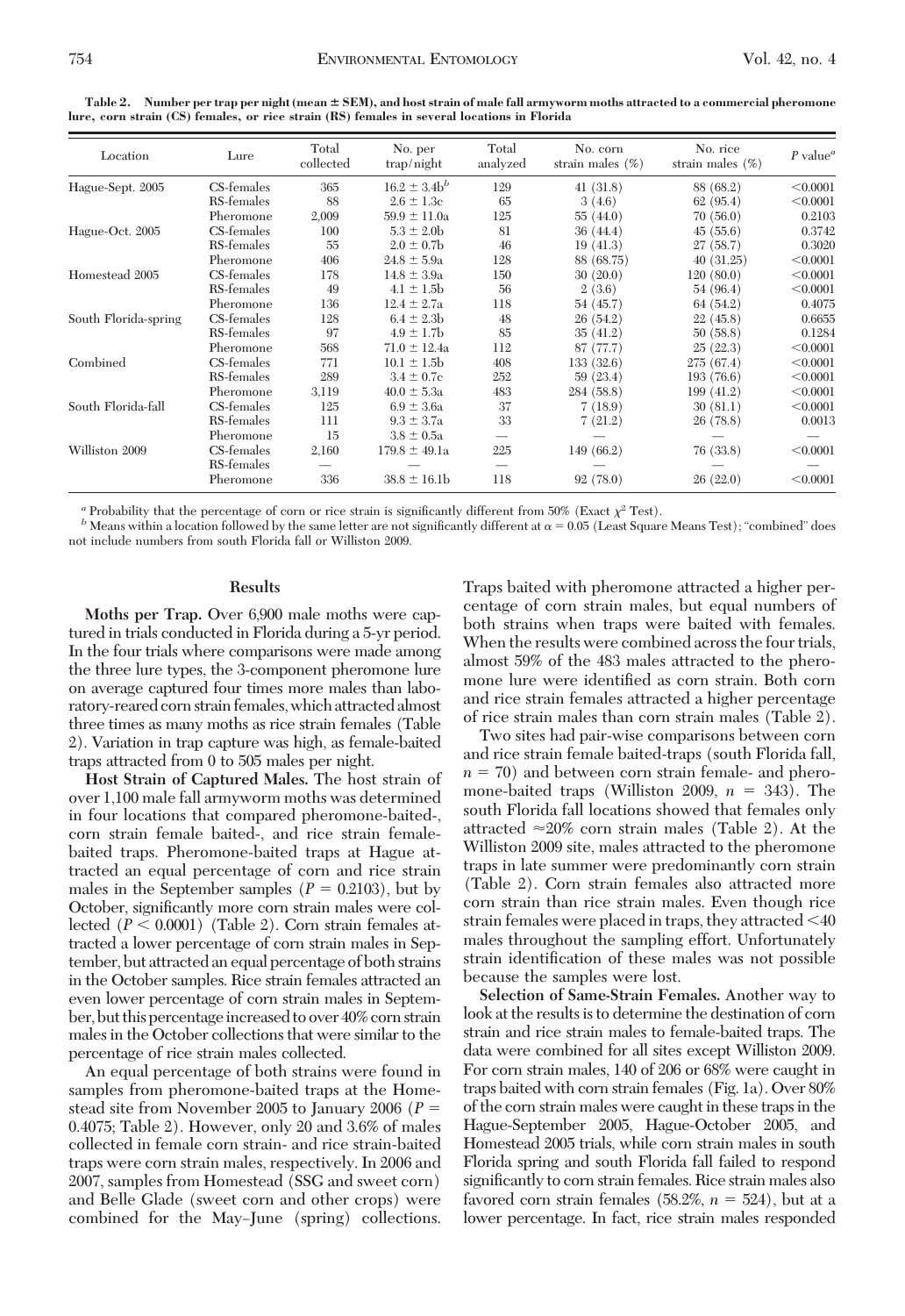

**Fig. 1.** Selection of corn (a) or rice (b) strain males to virgin corn strain (CS) or rice strain (RS) female-baited traps in several Florida locations (northern Florida: Hague-September 2005 and Hague-October 2005; southern Florida: Homestead 2005, south Florida spring, and south Florida fall). Numbers in each bar indicated number of males tested for strain identification. CS or RS significance is indicated by the probability value using an Exact  $\chi^2$  Test.

more to rice strain females only in the south Florida spring trial and were unbiased in their attraction in the south Florida fall trial (Fig. 1b).

## **Discussion**

Our results showed that commercial pheromonebaited traps provide a much more efficient attractant than female-baited traps, as over four times more moths per night were collected. Females, at times, attracted large numbers of males, as shown by corn strain females in Williston 2009. However, the opposite result can occur as rice strain females in the same trial attracted males for only three of the 12 testing nights. The

condition of the females was critical to attracting males, as handling and weather conditions at night affected the female's health and ability to release pheromone. By using different females each night and including multiple sites and seasons, the infrequent inability of females to attract males was minimized.

Studies comparing the host strains of pheromonetrapped fall armyworm adults with either nonpheromone adult sampling (such as black-light trapping) or larval sampling have not been completed. However, in the four trials where pheromone- and female-baited traps were compared, there were two outcomes. The first was that pheromone traps collected an even number of both strains while females attracted more rice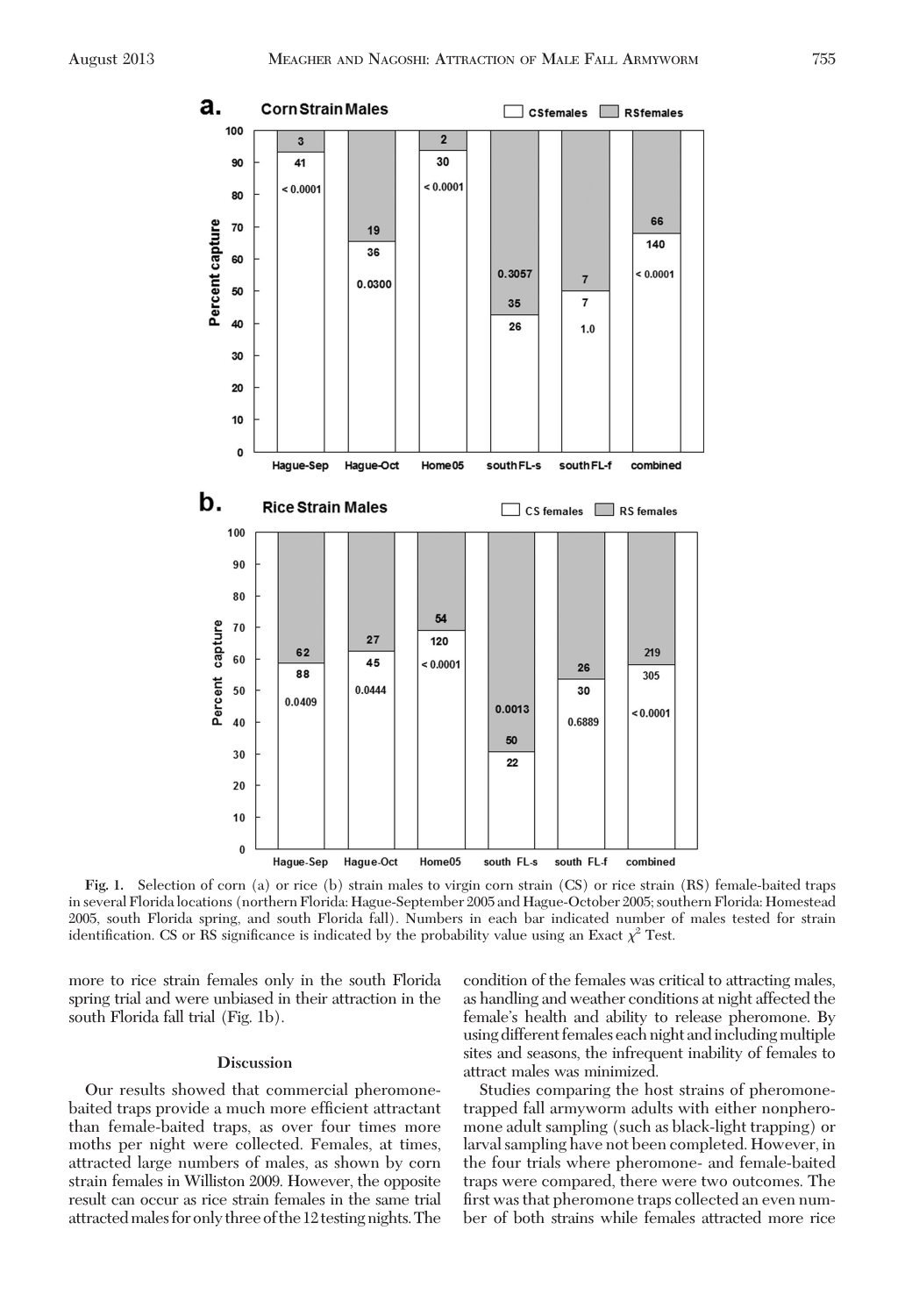strain males (Hague-September 2005, Homestead 2005). The second outcome was that pheromone traps collected more corn strain males while the females attracted an even number of both strains (Hague-October 2005, South Florida spring). Both outcomes result in pheromone traps having a higher relative percentage of corn strain moths than female-baited traps. The pheromone blend identified by Tumlinson et al. (1986) and commercialized was undoubtedly isolated from corn strain females collected as larvae in corn and sorghum in Florida, since the research of those involved focused on chemical ecology in those habitats (Tingle and Mitchell 1975; Mitchell and Doolittle 1976; Mitchell et al. 1984, 1985). Therefore, it appears that at least the commercial lure used in our study is biased to attract corn strain males and underestimates rice strain population numbers relative to corn strain numbers.

Another interesting result of the study was that there was a seasonal difference in the host strain of the males that were attracted to the pheromone lure and to the females. This was most obvious in the trials from south Florida. Traps baited with pheromone in the summer attracted higher numbers of corn strain males (south Florida spring), but this difference was not significant by late fall (Homestead 2005), perhaps indicating an increase in rice strain numbers. Previous collections with pheromone-baited traps in southern Florida showed an asymmetric distribution, with fall– winter samples producing larger rice strain populations (generally over 80%) and late winter-spring collections resulting in a larger percentage of corn strain moths (as much as 50%) (Meagher and Nagoshi 2004, Nagoshi and Meagher 2004b). Females of both strains in the spring were unbiased in the males they attracted (south Florida spring), but by fall attracted signiÞcantly more rice strain males (Homestead 2005 and south Florida fall), again indicating an increase in the number of rice strain moths. This pattern was not clear in traps placed in northern Florida.

A closer look at corn and rice strain males separately in the southern Florida trials also shows a seasonal difference (Fig. 1). Corn strain males in the spring were found in equal numbers between female-baited traps (south Florida spring), but corn strain males in the fall responded more to corn strain females (Homestead 2005). Rice strain males appeared to change their response to females, as males in the spring were more attracted to rice strain females (south Florida spring) while males in the fall were either found in higher numbers in corn strain female traps (Homestead 2005) or were equally distributed between strain female traps (south Florida fall).

The only other study that documented attraction of males to corn or rice strain females was completed in Louisiana (Pashley et al. 1992). Results from their study were reported in two ways. First, the host strain of all males attracted to either strain female was reported. In this case, females of both strains attracted large numbers of rice strain males, in fact, 85.3 and 94.2% of males attracted to either corn or rice strain females, respectively, were rice strain males. The females that we used also attracted more rice strain

males, but our percentages were not as high and our results had seasonal variation (Table 2).

Pashley et al. (1992) also reported to which femalebaited trap corn or rice strain males were collected. This analysis is not inßuenced by the large number of rice strain males attracted to the traps and only determines where a particular strain male was found. The results showed a slight but significant bias for males to be attracted to same-strain females (64.9% of corn strain and 60.1% of rice strain males were captured in same-strain female baited traps). Our results showed that three of the five trials tested had high percentages of corn strain males attracted to corn strain females. However, rice strain males were also captured at a higher percentage in corn strain femalebaited traps in these same trials (Fig. 1b). Overall, a higher percentage of males of both strains were captured in corn strain female-baited traps.

Pheromone differences between strains have been proposed, but the reports do not agree on which component(s) are different. Females used in the two experiments were either from Florida (Groot et al. 2008) or Louisiana (Lima and McNeil 2009), which could be an important detail because our research suggests that populations migrating to Louisiana most likely arrive from Texas (Nagoshi et al. 2007, Nagoshi et al. 2008). It is not clear whether the Pashley et al. (1992) field study used Louisiana or Florida females, and although our corn strain females were from Florida, our rice strain females were from Florida and Mississippi (Mississippi receives Texas migrants; Nagoshi et al. 2008). Therefore, there still is a question as to the importance of natal origin in describing pheromone differences between strains.

Attraction of males to corresponding-strain females does not appear to be a premating mechanism that results in assortative mating between corn and rice strains. However, our study only looked at attraction of males and not to potential mating. In laboratory studies Pashley et al. (1992) found that females chose like-strain males  $\approx 85\%$  of the time, and Schöfl et al. (2009, 2011) found males to be less restricted than females in regard to the timing of scotophase activity and mate preferences. Clearly other pre- or postmating mechanisms are important for the maintenance of host strains in *S. frugiperda.*

### **Acknowledgments**

We thank A. Rowley, J. Sharp, and C. Dillard for excellent technical support. We thank N. Epsky (USDA-ARS Miami) and A. Groot (University of Amsterdam) for review of an early version of the manuscript.

#### **References Cited**

- **Dopman, E. B., S.M. Bogdanowicz, and R. G. Harrison. 2004.** Genetic mapping of sexual isolation between E and Z pheromone strains of the European corn borer (*Ostrinia nubilalis*). Genetics 167: 301-309.
- Drès, M., and J. Mallet. 2002. Host races in plant-feeding insects and their importance in sympatric speciation. Phil. Trans. R. Soc. Lond. B. 357: 471-492.